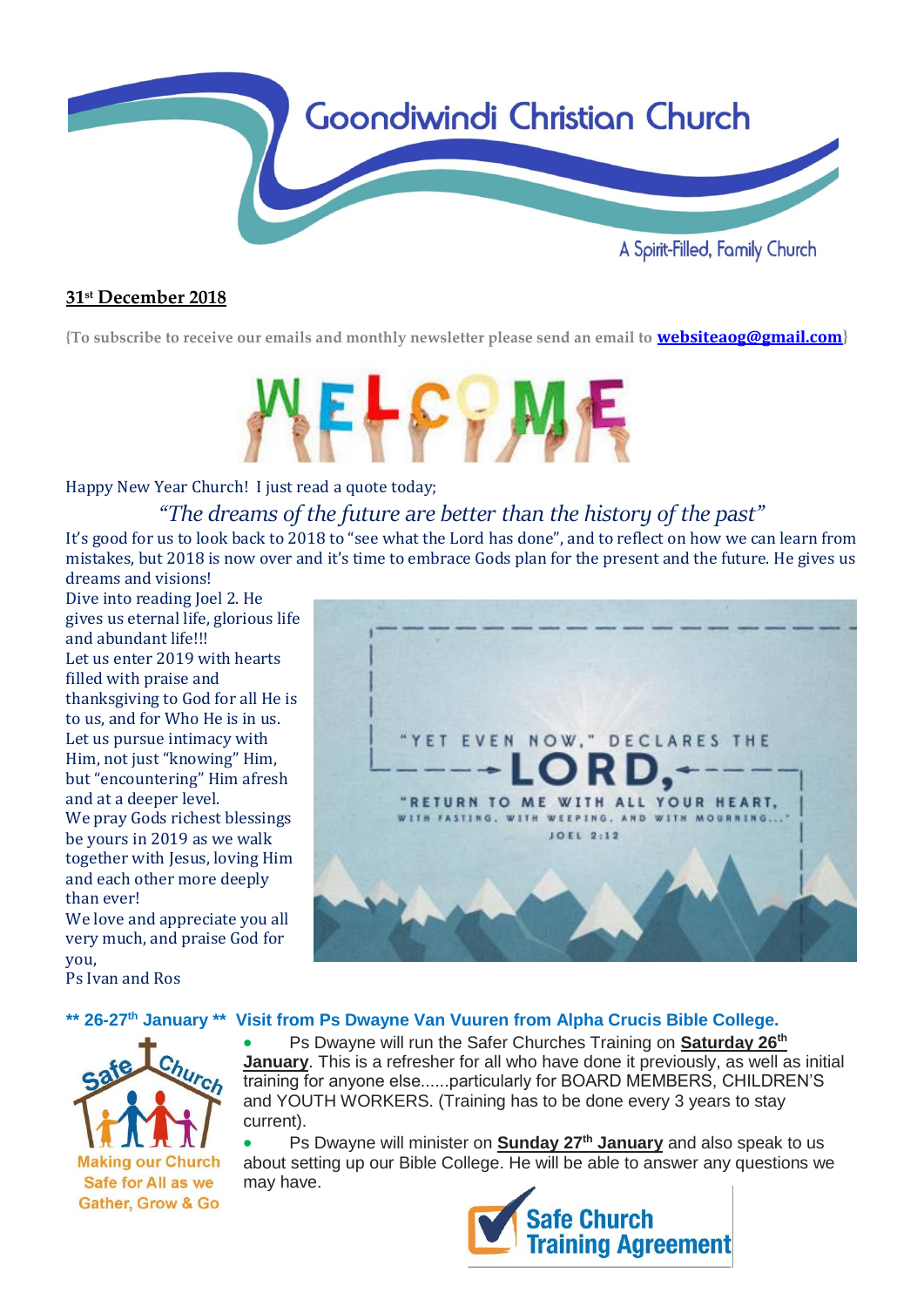

Upcoming dates: \* 13th Feb Ps Shane Willard \* 24th Feb Ps Dean Wallace (Compassion)

If you were unable to attend or would like to recap any Sunday service, the audio recordings are available on SoundCloud – you ca[n CLICK HERE](https://soundcloud.com/goondiwindi-aog) or follow the link below to listen. https://www.goondiwindiaog.com/sermons

"So I will restore to you the years that the swarming locust has eaten... You shall eat in plenty and be satisfied. And praise the name of the Lord your God, who has dealt wondrously with you; And My people shall never be put to shame... I am in the midst... I am the Lord your God And there is no other."



Don't forget you can keep up to date with us on Facebook <https://www.facebook.com/GoondiwindiChristianChurch/>